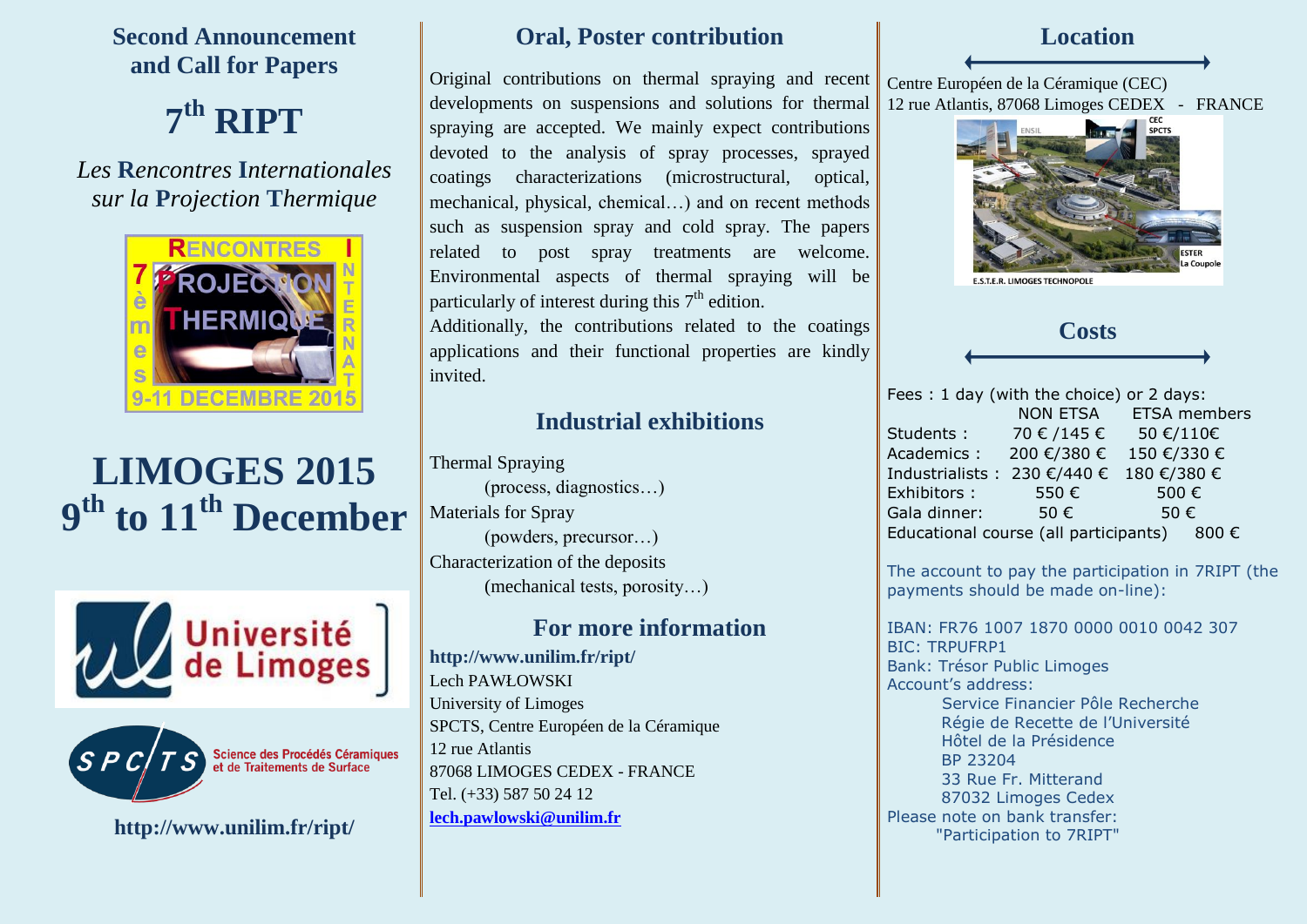# **7 th RIPT LIMOGES – 2015**

### **Scientific Committee Committee Committee Committee Committee Committee Committee Committee Committee Committee**

AMBROZIAK A. BERNDT C. BIANCHI L. BOBZIN K. CANNILLO V. CHARTIER T. FAUCHAIS P. GADOW R. GUILEMANY J.M. HAZEL B. HOUDKOVA S. JORDAN E.H. JOSHI S.V. KLASSEN T. KOZERSKI S. KURODA S. LAMPKE T. LIMA C. R. MATEJICEK **J** MAUER G. PUCHI-CABRERA E. SANCHEZ E. SIEGMANN S. TILLMANN W. TOMA<sub>FL</sub> TULUI M. VARDELLE A. VUORISTO P. WIELAGE B. Prof., Wroclaw University of Technology, Poland Prof., Swinburne University of Technology, Hawthorn, Australia Dr., CEA, Le Ripault, France, Prof., RWTH, Aachen, Germany Prof., University of Modena, Italy Dr., University of Limoges, France Prof., University of Limoges, France Prof., University of Stuttgart, Germany Prof., University of Barcelona, Spain Dr., Pratt Whitney, East Hartford, USA Dr., University of Plzen, Czech Republic Prof., University of Cincinnati, USA Dr., ARCI Hyderabad, India Prof., University of Bundeswehr, Hamburg, Germany Dr., University of Technology, Wroclaw, Poland Prof., NIMS, Osaka, Japan Prof., University of Chemnitz, Germany Prof., University UNIMEP, Sao Paulo, Brazil Dr., Institute of Plasma Physics, Prag, Czech Republic Dr., FZ Jülich, Germany Prof., University of Caracas, Venezuela Prof., Institute of Ceramics, Spain Dr., Nova Werke AG, Effretikon, Switzerland Prof., TU Dortmund, Germany Dr., FraunhoferGesellschaft, Dresden, Germany Dr., Centro Sviluppo Materiali, Rome, Italy. Prof., University of Limoges, France Prof., Tampere University of Technology, Finland Prof., TU Chemnitz, Germany DENOIR IEAN Alain LE NINIVEN Christophe PATEYRON Bernard RIVAUD Geoffroy

**Call for papers**: Abstracts are invited for oral and poster presentations at the congress. The presented papers will be published in a professional journal *Surface and Coatings Technology* (Elsevier) with the impact factor 2014, IF=2.2.The details about journal can be found on the website: http://www.journals.elsevier.com/surface-andcoatings-technology/ **Key dates**: Submission of abstract for review **July 1, 2015** Notification of acceptance and registration **October 31, 2015 Topics**: **9 December 2015: Educational course** « Thermal spray technology: position among films and coatings technologies, coatings characterization and application and technology's future» Morning : lectures given by Professors Chris Berndt, Seiji Kuroda, Shrikant V. Joshi, and Lech Pawłowski Afternoon: demonstration of thermal spraying and characterization of coatings **10 – 11 December 2015 : Sessions** 1) Materials for spraying: powders, suspensions 2) Spray processes and coatings 3) Cold spray 4) Solution and suspension spraying 5) Post spray treatment 6) Modeling and process diagnostics 7) Characterization of coatings 8) Functional and nanostructural coatings 9) Biomaterials 10) Applications of coatings **Organizing Committee**: VASSEN Robert (Co-Chairman) PAWŁOWSKI Lech (Co-Chairman) BLANCHART Philippe CALVÉ Nicolas (Webmaster) CONSTANTINESCU Catalin

7RIPT news on the website

http://www.unilim.fr/ript